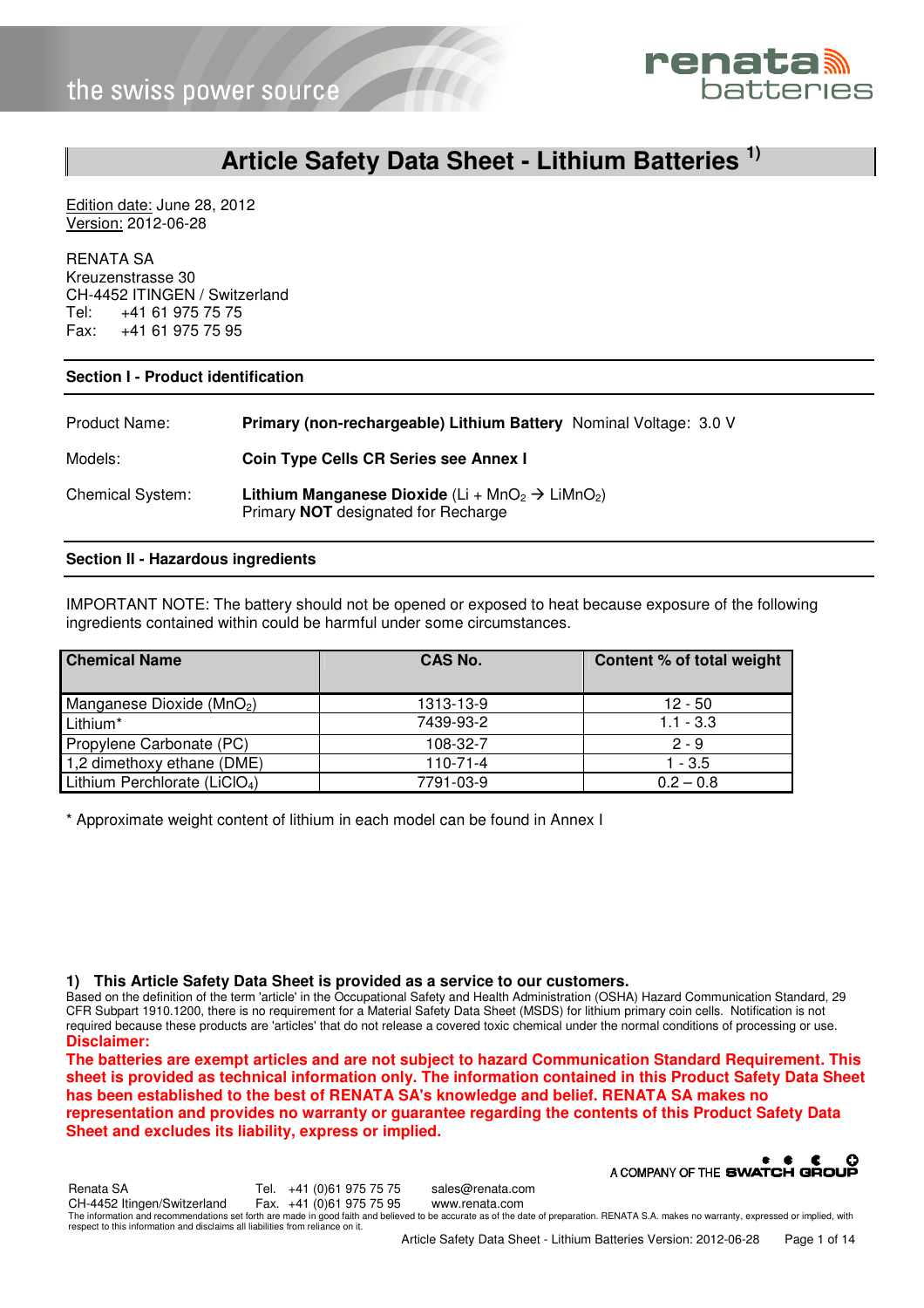

#### **Section III - Possible Hazards**

#### **The chemicals mentioned in Section II are contained in a sealed can. Risk of exposure occurs only if the battery is mechanically or electrically abused (see Safety precautions in Section VII).**

The most likely risk is acute exposure when a cell vents.

DME is classified as a reprotoxic of category 2 in the European Union.

Accordingly, exposure to DME may impair fertility and may cause harm to the unborn child.

DME is also classified as harmful by inhalation.

LiCIO<sub>4</sub> is irritating to skin, eyes and mucous membranes.

Lithium can cause thermal and chemical burns upon contact with the skin.

Contact with electrolyte and extruded lithium with skin and eyes should be avoided.

#### **Section IV - First Aid Procedures**

**None** unless internal material exposure.

Skin contact:

Skin contact with contents of an opened battery can cause irritation, flush immediately with copious amounts of water. Remove contaminated clothing. If irritation persists, get medical help

Eye contact:

Contents of an opened battery can cause severe irritation, flush immediately thoroughly with copious amounts of water for at least 15 minutes. Get medical attention immediately.

Inhalation:

Do not inhale leaked material. Provide immediately fresh air, if irritation persists, get medical help.

#### **Section V - Fire Fighting Instructions**

| Flash point of electrolyte solvents $(°C)$ :<br><b>Extinguishing Media:</b><br>Flammable Limits:<br>Special Fire Fighting Procedure: | DME: -6℃, PC: 123℃ Mixture: 20℃<br>see Special Fire Fighting Procedure<br>Not available<br>In case of fire in an adjacent area, use water. $CO2$ or dry chemical<br>extinguishers if cells are packed in their original containers since the fuel of<br>the fire is basically paper products.<br>For bulk quantities of unpackaged cells use for example LITH-X (Graphite<br>Base). In this case, do not use water.<br>In a small room, remember that the supply of oxygen is quickly consumed<br>in feeding a lithium fire.<br>As with any fire, wear self-contained breathing apparatus to avoid |
|--------------------------------------------------------------------------------------------------------------------------------------|----------------------------------------------------------------------------------------------------------------------------------------------------------------------------------------------------------------------------------------------------------------------------------------------------------------------------------------------------------------------------------------------------------------------------------------------------------------------------------------------------------------------------------------------------------------------------------------------------|
|                                                                                                                                      | inhalation of hazardous decomposition products.                                                                                                                                                                                                                                                                                                                                                                                                                                                                                                                                                    |

#### **Section VI - Accidental Release**

Steps to be taken in case material is released or spilled:

The preferred response is to leave the area and allow the batteries to cool and the vapours to dissipate. Avoid skin and eye contact or inhalation of vapours. Collect all released material in a plastic lined metal container and remove spilled liquid with absorbent. Doing this, protect your skin and eyes with gloves and protection glasses. Avoid direct contact with internal components.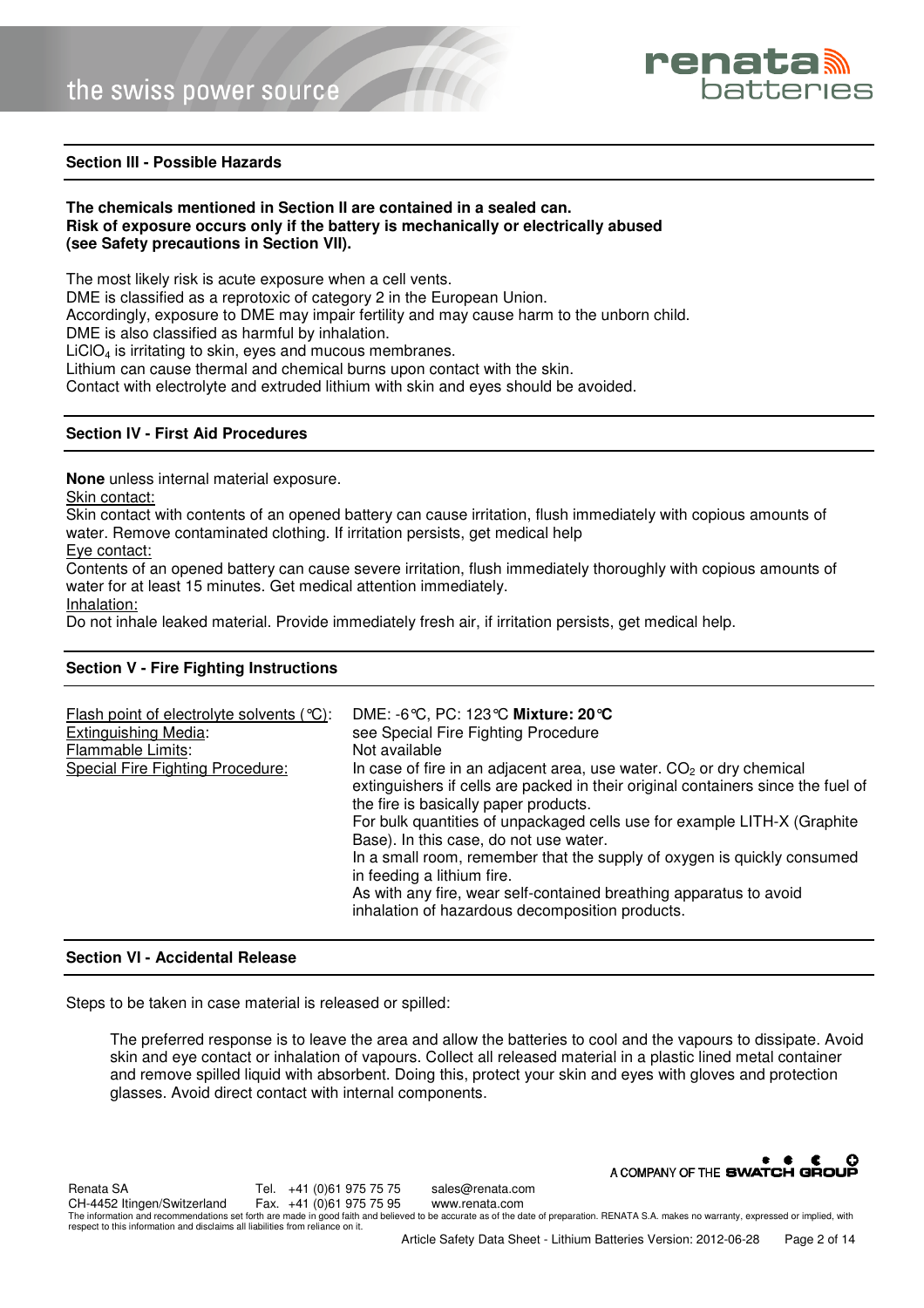

#### **Section VII - Handling and Storage**

#### **When used correctly, lithium batteries provide a safe and dependable source of power. However, if they are misused or abused, leakage, venting, or in extreme cases explosion and/or fire may result.**

Make sure to observe amongst others, following warnings.

#### Handling:

- Do not insert batteries in reverse. Observe the polarity markings on battery and equipment
- Do not short-circuit batteries
- Do not charge batteries
- Do not force discharge batteries
- Do not mix batteries
- Do not overheat batteries by exposure to high temperatures and direct sunlight.
- Do not weld or solder directly to batteries
- Do not dismantle batteries
- − Do not deform batteries
- Do not dispose of batteries in fire
- A battery with a damaged container should not be exposed to water
- − Do not allow children to replace batteries without adult supervision
- − Keep batteries out of the reach of children. In case of ingestion of a cell or battery, the person involved should seek medical assistance promptly.
- Equipment intended for use by children should have battery compartments which are tamper-proof
- Do not encapsulate and/or modify batteries
- Exhausted batteries should be immediately removed from equipment and disposed of (see section XIII)
- When discarding batteries with solder tags, insulate the tags by wrapping them with tape, foil, etc.

#### Storage:

- Store unused batteries in their original packaging and keep them away from metal objects which may shortcircuit them. Storing unpackaged cells together could result in cell shorting and heat build-up.
- Store and display batteries in there original packaging in well ventilated, dry and cool conditions.
- − Avoid storing or display batteries in direct sun or in places where they get exposed to rain
- Do not stack battery cartons on top of each other exceeding a specified height. The height is clearly dependent on the strength of the packaging. As for general rule this height should not exceed 1.5 m for cardboard packages or 3 m for wooden cases. The above recommendations are equally valid for storage conditions during prolonged transit. Thus, batteries should be stored away from ship engines and not left for long periods in unventilated metal box cars (containers) during summer.

#### **Section VIII - Exposure Controls / Personal Protection**

| Respiratory protection (specify type):  | Not necessary under conditions of normal use. |
|-----------------------------------------|-----------------------------------------------|
| Ventilation:                            | Not necessary under conditions of normal use. |
| Protective gloves:                      | Not necessary under conditions of normal use. |
| Eye protection:                         | Not necessary under conditions of normal use. |
| Other protective clothing or equipment: | Not necessary under conditions of normal use. |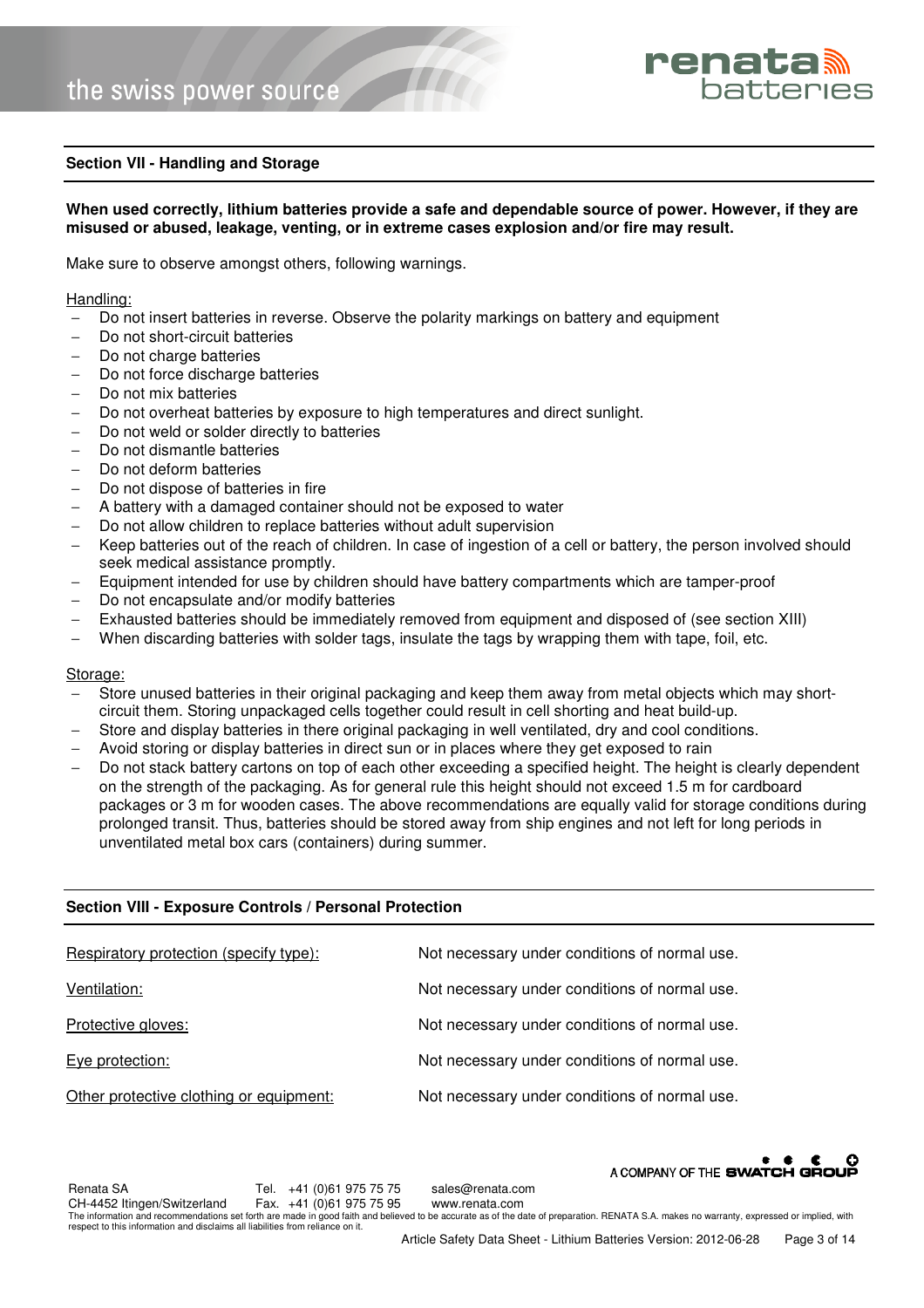

#### **Section IX - Physical and Chemical Properties**

The chemicals mentioned in Section II are contained in a sealed battery can. Under conditions of normal use, the chemicals will not be released.

#### **Section X - Stability and Reactivity**

Lithium batteries are contained in a stable steel container and are sealed to avoid any chemical release under conditions of normal use.

Conditions to avoid: See Section VII

#### **Section XI - Toxicological Information**

#### **Swallowing:**

Ingestion of a battery can be harmful. For US call The National Capital Poison Control Center (1-800-222-1222) day or night - for advice and follow-up. For other countries please contact the local Tox Centers.

#### **Section XII - Ecological Information**

The chemicals mentioned in Section II are contained in a sealed battery can. Under conditions of normal use, the chemicals will not be released. It does not pose a physical or health risk to users, see section XIII for disposal.

#### **Section XIII - Disposal Considerations**

Waste disposal method:

#### a) **Be sure to comply with your federal, state and local regulation disposal of used batteries.**

Dispose in accordance with appropriate national and international regulations, below some references**.** European Community: according to Directive 2002/96/EC on Waste Electrical and Electronic Equipment (WEEE), Annex II, batteries have to be removed from any separately collected

 WEEE. The removed batteries have to be treated according to the Battery directive 2006/66/EC<br>US: Lithium batte

Lithium batteries are neither specifically listed nor exempted from the Federal Environmental Protection Agency (US EPA) hazardous waste regulations. The only material of possible concern due to its reactivity is lithium metal. However, button cells contain so little lithium that they can be disposed off in the normal municipal waste stream.

**Use a professional disposal firm for disposal of mass quantities of undischarged lithium batteries**.

b) Open cells should be treated as hazardous waste

DO NOT INCINERATE or subject battery cells to temperatures in excess of 212°F (100℃). Such treatment can cause cell rupture.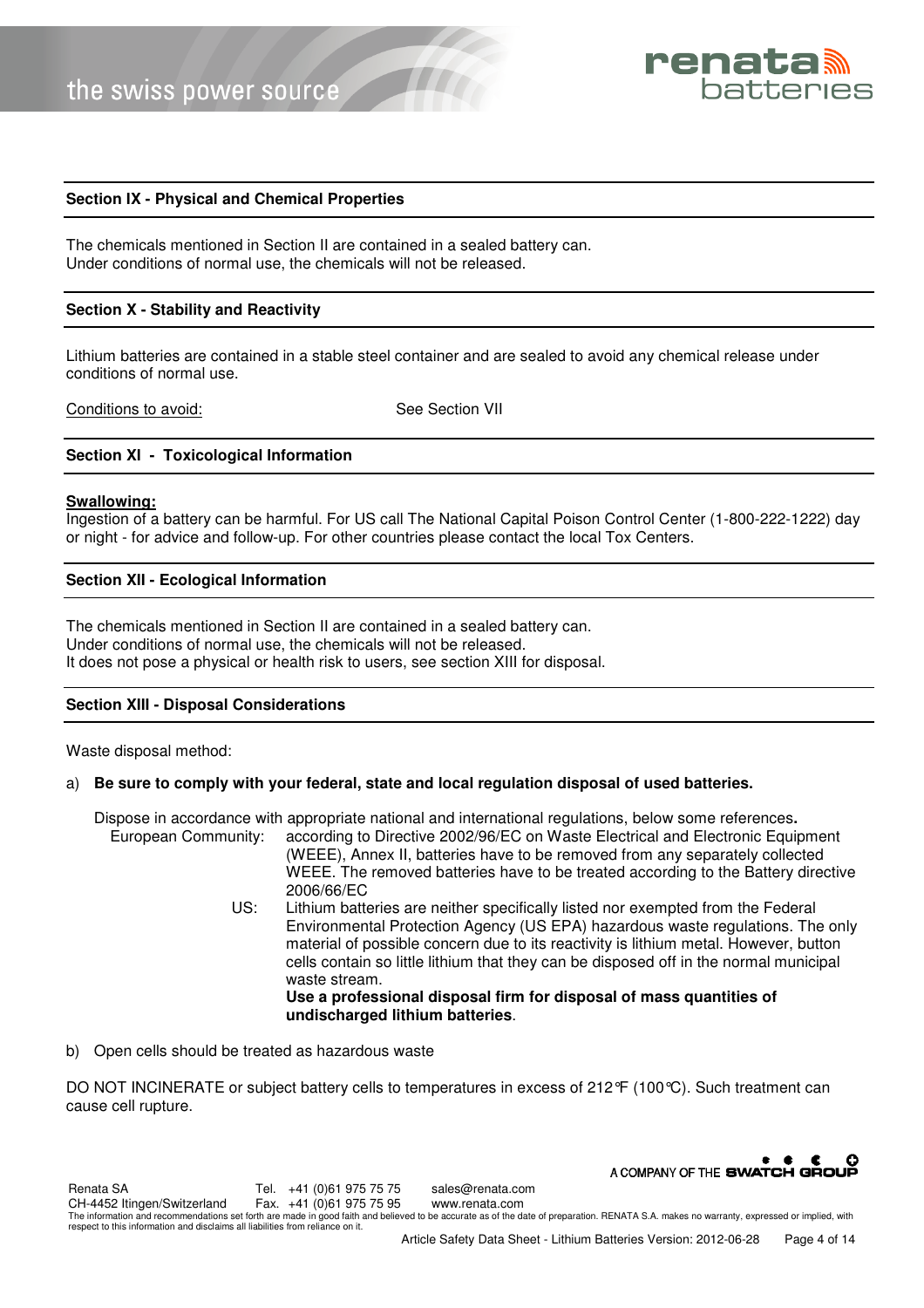

#### **Section XIV - Transportation Information**

#### **Provisions for the international transportation (pursuant to ICAO-TI/IATA-DGR, IMDG Code, ADR, RID, DOT):**

| UN-No.                | UN 3090                 |
|-----------------------|-------------------------|
| Proper Shipping Name: | Lithium metal batteries |

Lithium metal cells and batteries are subject to the following transport rules:

| <b>Method</b>        | <b>Technical Guidelines</b>           | <b>Packing Instruction and Special</b><br><b>Provisions</b>                                                           |
|----------------------|---------------------------------------|-----------------------------------------------------------------------------------------------------------------------|
| Air                  | ICAO/TI 2011-2012 or<br>IATA/DGR 2012 | Packing Instruction 968 Section II<br>Excepted lithium metal cells and batteries<br>(partly regulated transportation) |
| Road and Rail Europe | ADR / RID 2011                        | Special Provision 188                                                                                                 |
| Marine               | IMDG Code 2009                        | Special Provision 188                                                                                                 |
| <b>USA</b>           | DOT 49 CFR                            | 49 CFR Sections 171.12, 171.24, 171.25                                                                                |

All CR cells and batteries of Renata AG fulfil the conditions pursuant to the requirements for partly regulated transportation, namely:

Summary of Packing Instruction (IATA Dangerous Goods Regulations 53rd Edition):

- 1. For lithium metal cells the lithium content is not more than 1 g and for lithium metal batteries the lithium content is not more than 2 g.
	- For details of lithium content see Annex I
- 2. Each cell or battery of the type proven meet the requirements of each test in the UN Manual of Tests and Criteria, Part III, subsection 38.3.
- 3. Packing, marking, labeling and weight limitations must be observed as per technical guidelines of the respective transport mode.
- Note: Lithium metal cells and batteries are forbidden for transportation to/from/within USA aboard passengercarrying aircraft.
- Note: Example of Lithium Metal Battery Label see Annex II Example of Lithium Metal Battery Document (Caution Statement) see Annex III Example of Statement for 49 CFR 171.12 (6) see Annex IV For information 49 CFR 171.12 / 171.24 / 171.25 see Annex V

#### **GENERAL HANDLING INSTRUCTIONS**

Battery cartons should be handled with care. Rough handling may result in batteries being short circuited or damaged. This may cause leakage, explosion, or fire. (Refer also to Section VII) **(Specimen see Annex V)** 

#### **GENERAL REMARK**

The exemptions from dangerous goods regulations are only applicable with the respect to the delivery form / packaging in which the lithium batteries are dispatched by RENATA SA. Any re-packing or assembly of the cells is in the responsibility of the customer and makes new safety tests necessary.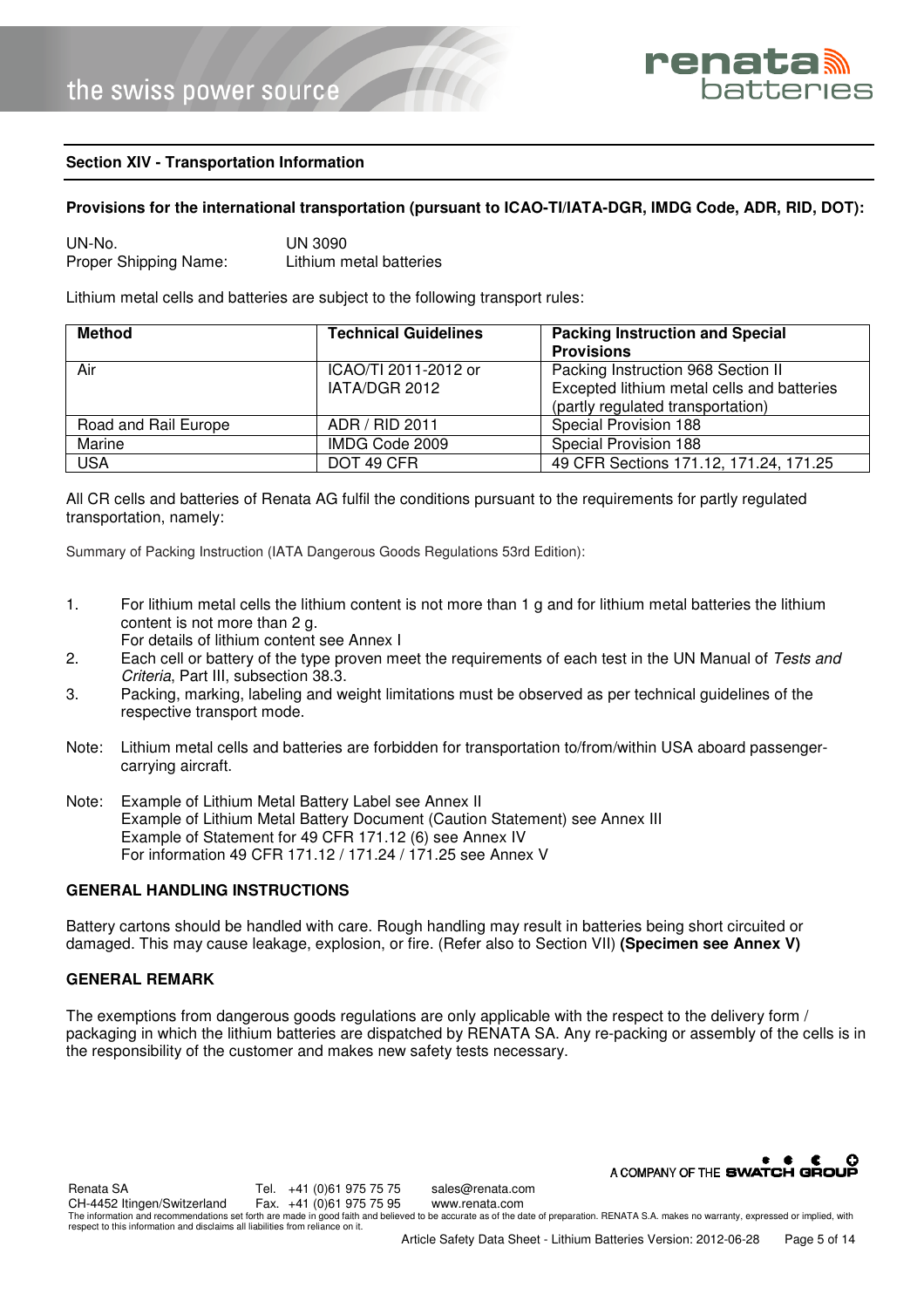

#### **Section XV - Regulatory Information**

The batteries are in accordance with the directive 2006/66/EC

#### **Section XVI - Other Information**

RENATA's lithium batteries are registered by UNDERWRITERS LABORATORIES INC., NORTHBROOK, IL, U.S.A., under file number MH14002.

Further information is given in RENATA Designer's Guide.

For lithium cells and batteries in general, Safety Standard IEC 60086-4 applies, which also contains detailed recommendations for manufacturers of equipment and users.

For further information on RENATA's lithium cells and batteries visit our web site: www.renata.com.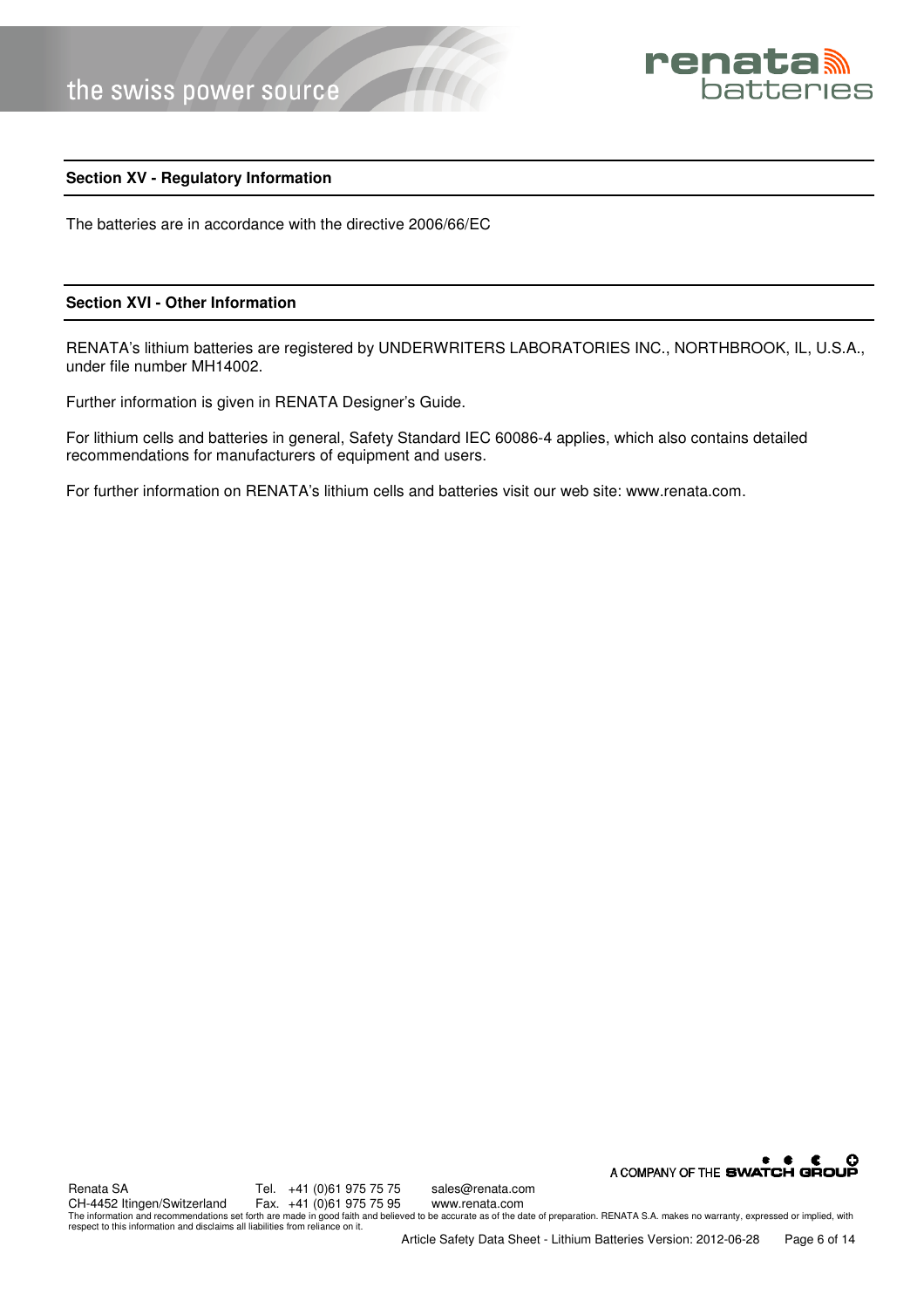

#### **ANNEX I**

#### **APPROXIMATE WEIGHT CONTENT OF LITHIUM IN RENATA LITHIUM BATTERIES**

| Model no.         | % Lithium Max | Weight of battery (in g) | Qty Li (Max in mg) |
|-------------------|---------------|--------------------------|--------------------|
|                   |               |                          |                    |
| CR1025            | 1.5%          | 0.6                      | 9                  |
| CR1216            | 1.1%          | 0.7                      | 8                  |
| <b>CR1216 MFR</b> | 1.3%          | 0.7                      | 9                  |
| CR1220            | 1.4%          | 0.8                      | 11                 |
| <b>CR1220 MFR</b> | 1.6%          | 0.8                      | 13                 |
| CR1225            | 1.7%          | 0.9                      | 15                 |
| CR1616            | 1.3%          | 1.1                      | 15                 |
| CR1620            | 1.8%          | 1.2                      | 21                 |
| CR1632            | 2.2%          | 1.8                      | 39                 |
| <b>CR1632 MFR</b> | 2.2%          | 1.8                      | 39.5               |
| CR2016            | 1.4%          | 1.7                      | 24                 |
| <b>CR2016 MFR</b> | 1.5%          | 1.7                      | 26                 |
| CR2016 alterna    | 1.1%          | 1.8                      | 20                 |
| CR2025            | 2.1%          | 2.3                      | 48                 |
| <b>CR2025 MFR</b> | 2.0%          | 2.5                      | 50                 |
| CR2025 alterna    | 2.0%          | 2.5                      | 50                 |
| CR2032            | 2.4%          | 2.8                      | 67                 |
| <b>CR2032 MFR</b> | 2.0%          | 2.8                      | 56                 |
| CR2032 alterna    | 2.0%          | 3.0                      | 60                 |
| CR2045            | 2.2%          | 3.7                      | 83                 |
| <b>CR2045HT</b>   | 1.9%          | 4.1                      | 79                 |
| CR2320            | 1.6%          | 2.7                      | 43                 |
| CR2325            | 1.8%          | 3.0                      | 55                 |
| CR2430            | 2.0%          | 4.1                      | 80                 |
| <b>CR2430 MFR</b> | 3.0%          | 4.3                      | 129                |
| <b>CR2450HT</b>   | 2.2%          | 6.7                      | 149                |
| <b>CR2450N</b>    | 2.7%          | 5.9                      | 160                |
| CR2450N-MFR       | 2.6%          | 6.0                      | 156                |
| <b>CR2477N</b>    | 3.3%          | 8.3                      | 270                |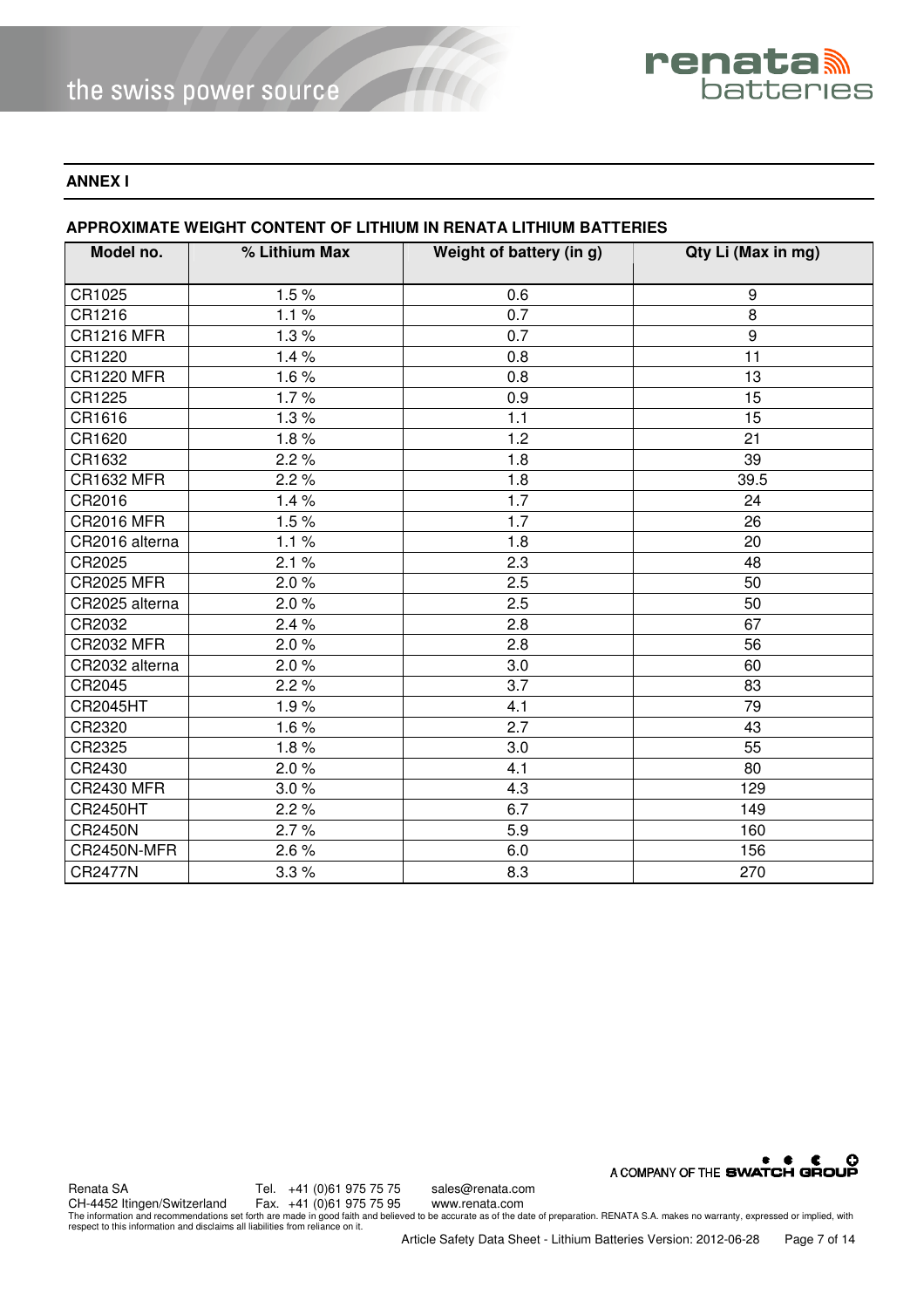the swiss power source



**ANNEX II** 





Renata SA Tel. +41 (0)61 975 75 75 sales@renata.com CH-4452 Itingen/Switzerland The information and recommendation are made in good for the accurate as of the date of preparation. RENATA S.A. makes no warranty, expressed or implied, with The information and recommendations set forth are made in good faith and believed to respect to this information and disclaims all liabilities from reliance on it.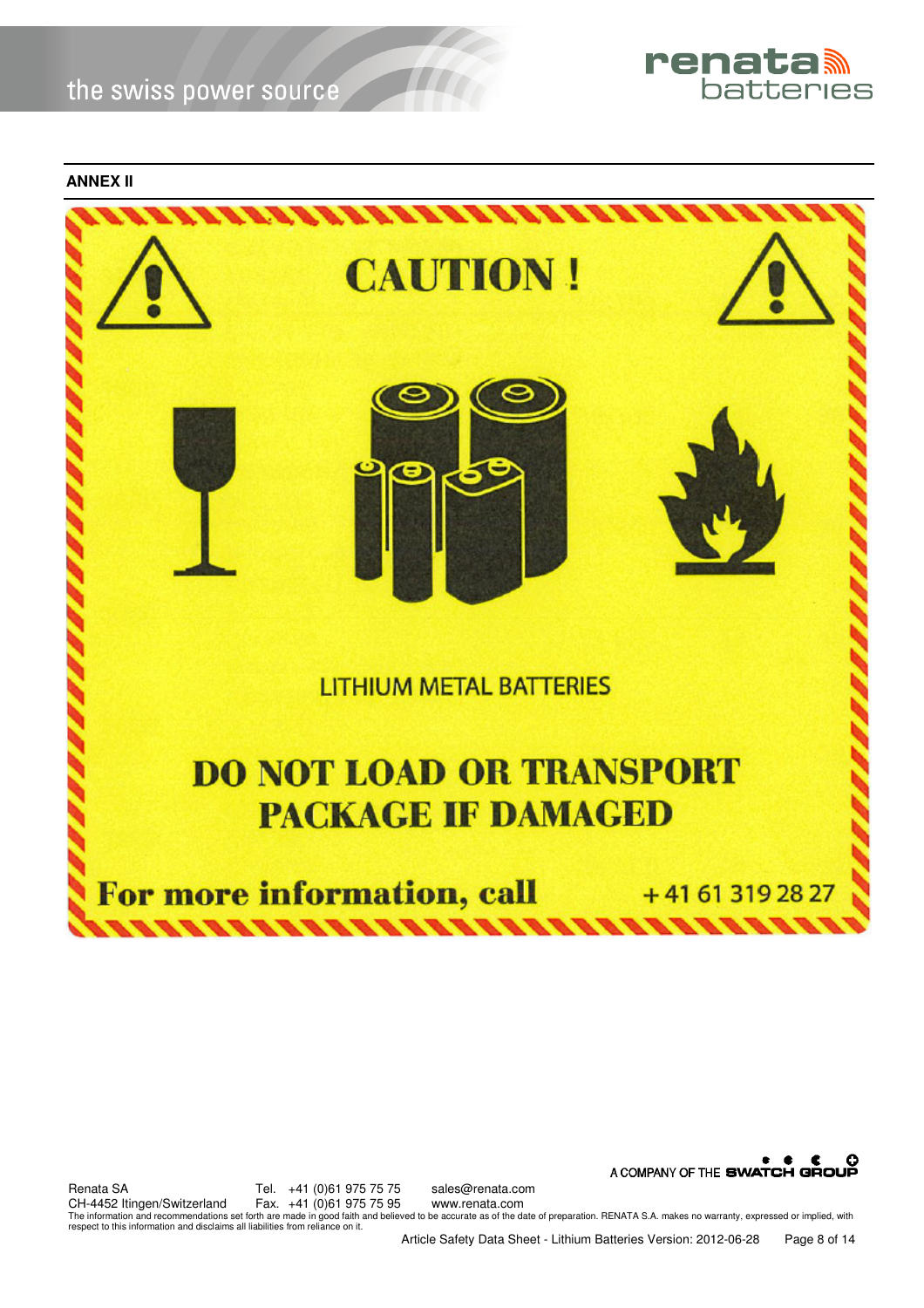

# CAUTION!

## Packages in this shipment contain

# Lithium Metal Batteries

The packages must be handled with care. A flammability hazard exists if the packages are damaged.

Special procedures must be followed in the event the packages are damaged, including inspection and repacking if necessary. If the packages are damaged, batteries must be quarantined, inspected and repacked.

Telephone number for additional information:

Phone: +41 61 319 2827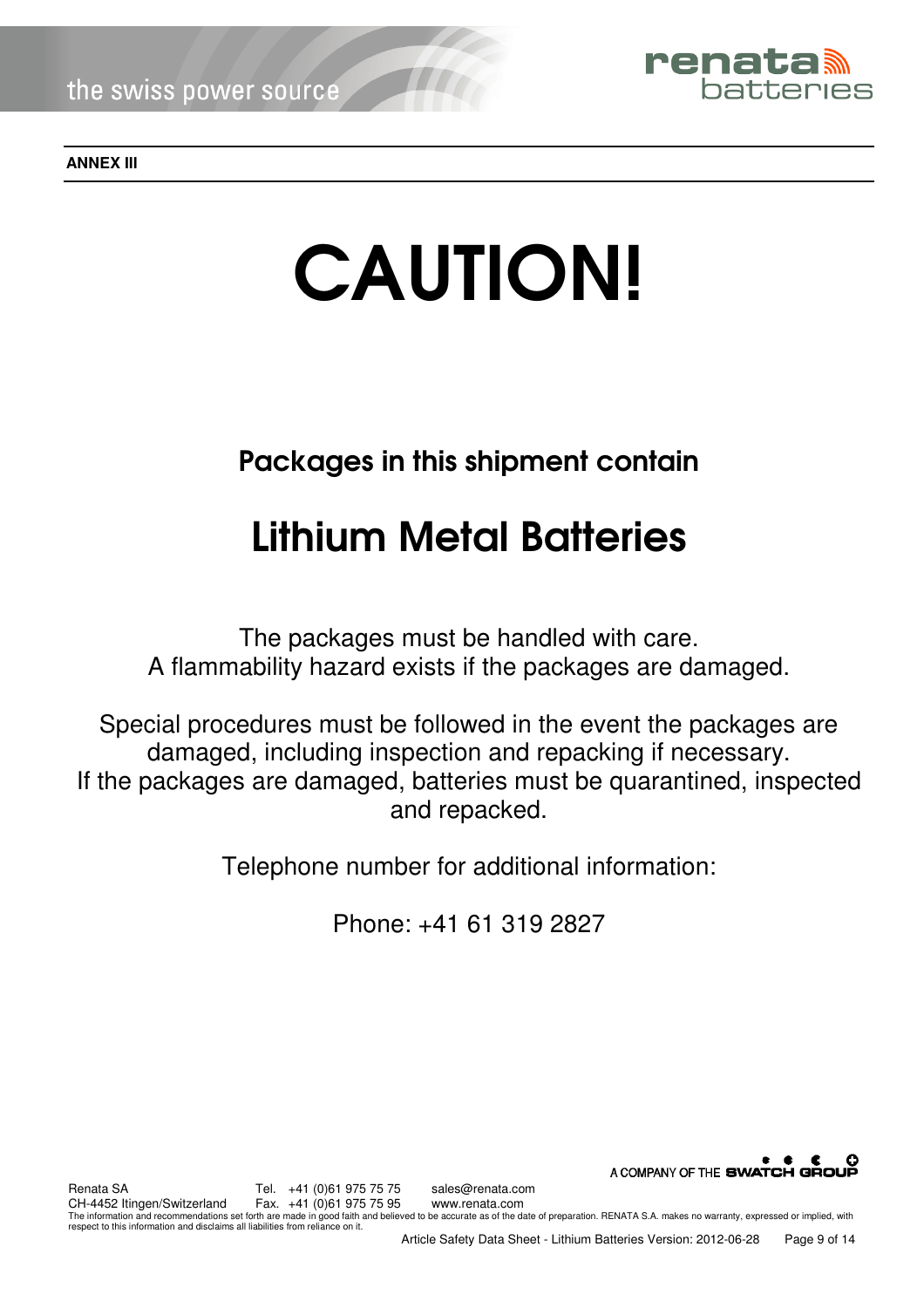

#### **ANNEX IV**

# **Primary Lithium Batteries Forbidden for transport** aboard passenger aircraft

This label is required for shipments containing one or more cells/batteries into, out of, or within the U.S. via highway, rail, vessel or cargo-only aircraft. The label must be in contrasting colour and the letters must be 6 mm (0.25 in) in height for packages weighting not more than 30 kg.

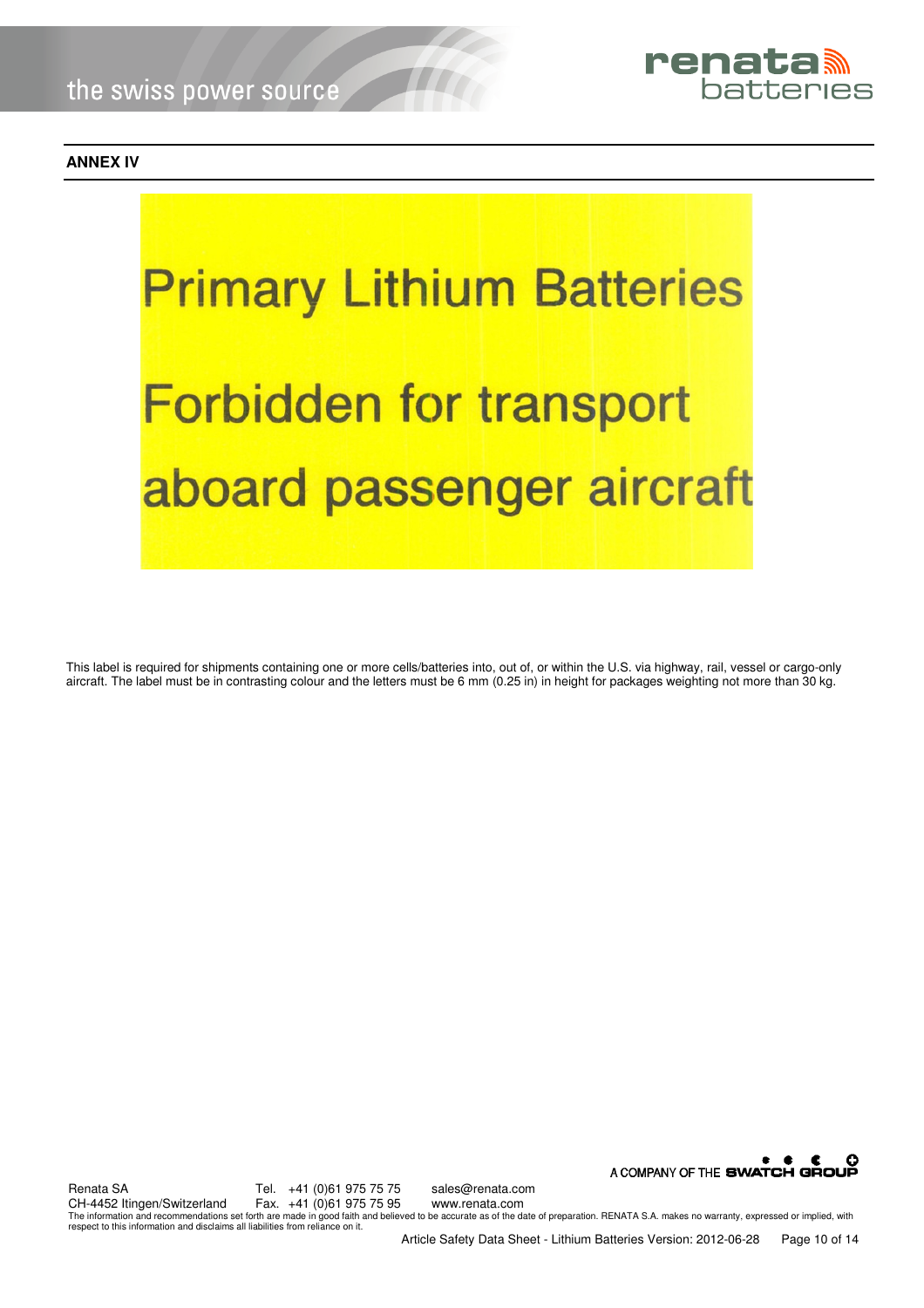### the swiss power source



#### **ANNEX V**

#### **For Information:**

#### **e-CFR Data is current as of January 4, 2012**

#### **Title 49: Transportation**

#### § 171.12 North American Shipments.

(a) Requirements for the use of the Transport Canada TDG Regulations. (1) A hazardous material transported from Canada to the United States, from the United States to Canada, or transiting the United States to Canada or a foreign destination may be offered for transportation or transported by motor carrier and rail in accordance with the Transport Canada TDG Regulations (IBR, see §171.7) as authorized in §171.22, provided the requirements in §§171.22 and 171.23, as applicable, and this section are met. In addition, a cargo tank motor vehicle, portable tank or rail tank car authorized by the Transport Canada TDG Regulations may be used for transportation to, from, or within the United States provided the cargo tank motor vehicle, portable tank or rail tank car conforms to the applicable requirements of this section. Except as otherwise provided in this subpart and subpart C of this part, the requirements in parts 172, 173, and 178 of this subchapter do not apply for a material transported in accordance with the Transport Canada TDG Regulations.

(2) General packaging requirements . When the provisions of this subchapter require a DOT specification or UN standard packaging to be used for transporting a hazardous material, a packaging authorized by the Transport Canada TDG Regulations may be used, subject to the limitations of this part, and only if it is equivalent to the corresponding DOT specification or UN packaging (see §173.24(d)(2) of this subchapter) authorized by this subchapter.

(3) Bulk packagings. A portable tank, cargo tank motor vehicle or rail tank car equivalent to a corresponding DOT specification and conforming to and authorized by the Transport Canada TDG Regulations may be used provided—

(i) An equivalent type of packaging is authorized for the hazardous material according to the §172.101 table of this subchapter;

(ii) The portable tank, cargo tank motor vehicle or rail tank car conforms to the requirements of the applicable part 173 bulk packaging section specified in the §172.101 table for the material to be transported;

(iii) The portable tank, cargo tank motor vehicle or rail tank car conforms to the requirements of all assigned bulk packaging special provisions (B codes, and T and TP codes) in §172.102 of this subchapter; and

(iv) The bulk packaging conforms to all applicable requirements of §§173.31, 173.32, 173.33 and 173.35 of this subchapter, and parts 177 and 180 of this subchapter. The periodic retests and inspections required by §§173.31, 173.32 and 173.33 of this subchapter may be performed in accordance with part 180 of this subchapter or in accordance with the requirements of the TDG Regulations provided that the intervals prescribed in part 180 of this subchapter are met.

(v) Rail tank cars must conform to the requirements of Canadian General Standards Board standard 43.147 (IBR, see §171.7).

(4) Cylinders. When the provisions of this subchapter require that a DOT specification or a UN pressure receptacle must be used for a hazardous material, a packaging authorized by the Transport Canada TDG Regulations may be used only if it corresponds to the DOT specification or UN standard authorized by this subchapter. Unless otherwise excepted in this subchapter, a cylinder (including a UN pressure receptacle) may not be transported unless—

(i) The packaging is a UN pressure receptacle marked with the letters "CAN" for Canada as a country of manufacture or a country of approval or is a cylinder that was manufactured, inspected and tested in accordance with a DOT specification or a UN standard prescribed in part 178 of this subchapter, except that cylinders not conforming to these requirements must meet the requirements in §171.23. Each cylinder must conform to the applicable requirements in part 173 of this subchapter for the hazardous material involved.

(ii) The packaging is a Canadian Transport Commission (CTC) specification cylinder manufactured, originally marked and approved in accordance with the CTC regulations and in full conformance with the Transport Canada TDG Regulations.

(A) The CTC specification corresponds with a DOT specification and the cylinder markings are the same as those specified in this subchapter except that they were originally marked with the letters "CTC" in place of "DOT";

(B) The cylinder has been requalified under a program authorized by the Transport Canada TDG Regulations or requalified in accordance with the requirements in §180.205 within the prescribed requalification period provided for the corresponding DOT specification;

(C) When the regulations authorize a cylinder for a specific hazardous material with a specification marking prefix of "DOT", a cylinder marked "CTC" which otherwise bears the same markings that would be required of the specified "DOT" cylinder may be used; and

A COMPANY OF THE SWATCH GROUP Renata SA Tel. +41 (0)61 975 75 75 sales@renata.com CH-4452 Itingen/Switzerland The information and recommendations set forth are made in good faith and believed to be accurate as of the date of preparation. RENATA S.A. makes no warranty, expressed or implied, with respect to this information and disclaims all liabilities from reliance on it.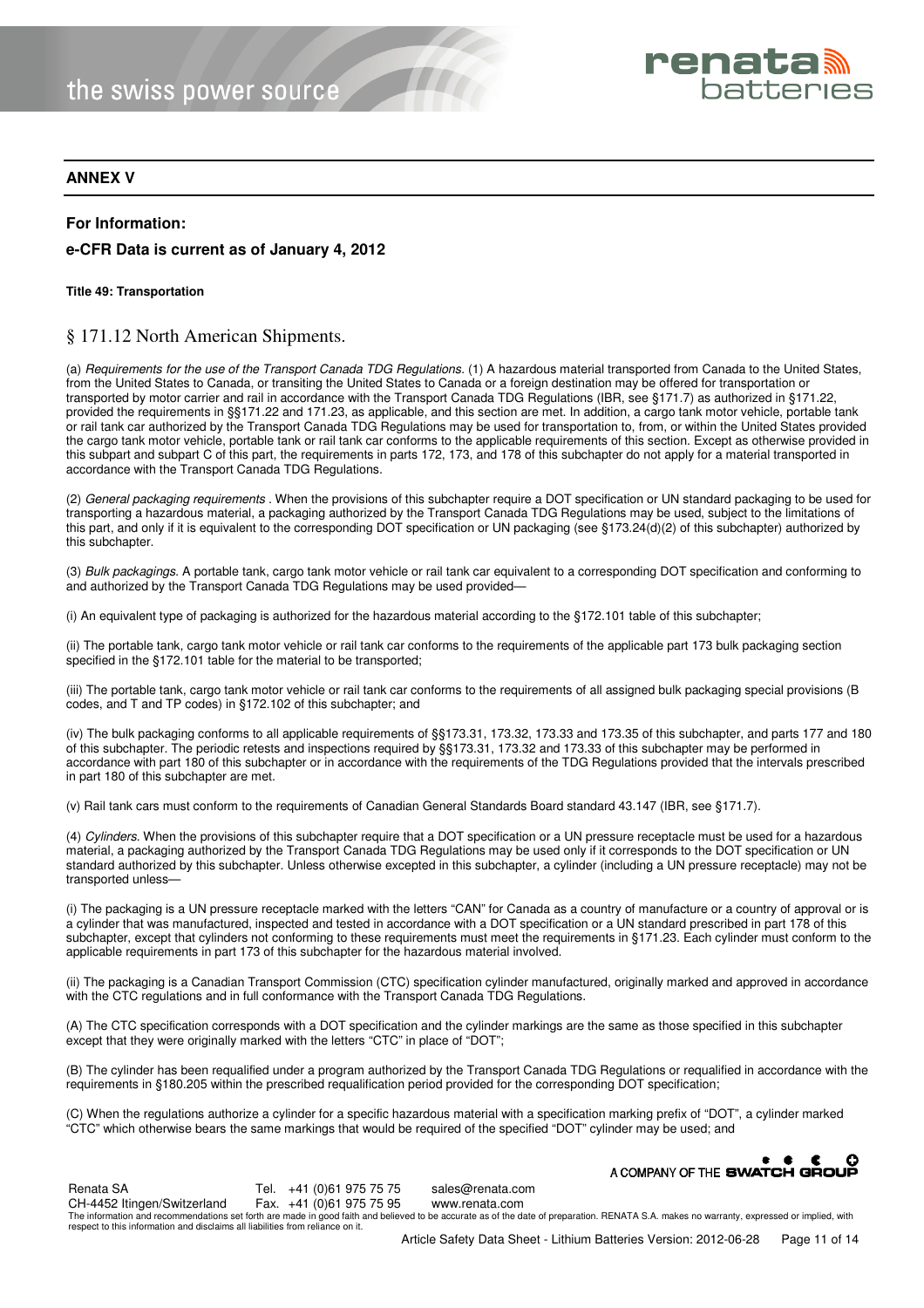

(D) Transport of the cylinder and the material it contains is in all other respects in conformance with the requirements of this subchapter (e.g. valve protection, filling requirements, operational requirements, etc.).

(5) Class 1 (explosive) materials . When transporting Class 1 (explosive) material, rail and motor carriers must comply with 49 CFR 1572.9 and 1572.11 to the extent the requirements apply.

**(6) Primary lithium batteries and cells. Packages containing primary lithium batteries and cells that meet the exception in §172.102, Special Provision 188 or 189 of this subchapter must be marked "PRIMARY LITHIUM BATTERIES—FORBIDDEN FOR TRANSPORT ABOARD PASSENGER AIRCRAFT" or "LITHIUM METAL BATTERIES—FORBIDDEN FOR TRANSPORT ABOARD PASSENGER AIRCRAFT." The provisions of this paragraph do not apply to packages that contain 5 kg (11 pounds) net weight or less of primary lithium batteries cells that are contained in or packed with equipment.** 

(b) Shipments to or from Mexico. Unless otherwise excepted, hazardous materials shipments from Mexico to the United States or from the United States to Mexico must conform to all applicable requirements of this subchapter. When a hazardous material that is a material poisonous by inhalation (see §171.8) is transported by highway or rail from Mexico to the United States, or from the United States to Mexico, the following requirements apply:

(1) The shipping description must include the words "Toxic Inhalation Hazard" or "Poison-Inhalation Hazard" or "Inhalation Hazard", as required in §172.203(m) of this subchapter.

(2) The material must be packaged in accordance with requirements of this subchapter.

(3) The package must be marked in accordance with §172.313 of this subchapter.

(4) Except as provided in paragraph (e)(5) of this section, the package must be labeled or placarded POISON GAS or POISON INHALATION HAZARD, as appropriate, in accordance with subparts E and F of this subchapter.

(5) A label or placard that conforms to the UN Recommendations (IBR, see §171.7) specifications for a "Division 2.3" or "Division 6.1" label or placard may be substituted for the POISON GAS or POISON INHALATION HAZARD label or placard required by §§172.400(a) and 172.504(e) of this subchapter on a package transported in a closed transport vehicle or freight container. The transport vehicle or freight container must be marked with identification numbers for the material, regardless of the total quantity contained in the transport vehicle or freight container, in the manner specified in §172.313(c) of this subchapter and placarded as required by subpart F of this subchapter.

#### § 171.24 Additional requirements for the use of the ICAO Technical Instructions.

(a) A hazardous material that is offered for transportation or transported within the United States by aircraft, and by motor vehicle or rail either before or after being transported by aircraft in accordance with the ICAO Technical Instructions (IBR, see §171.7), as authorized in paragraph (a) of §171.22, must conform to the requirements in §171.22, as applicable, and this section.

(b) Any person who offers for transportation or transports a hazardous material in accordance with the ICAO Technical Instructions must comply with the following additional conditions and requirements:

(1) All applicable requirements in parts 171 and 175 of this subchapter (also see 14 CFR 121.135, 121.401, 121.433a, 135.323, 135.327 and 135.333);

(2) The quantity limits prescribed in the ICAO Technical Instructions for transportation by passenger-carrying or cargo aircraft, as applicable;

(3) The conditions or requirements of a United States variation, when specified in the ICAO Technical Instructions.

(c) Highway transportation . For transportation by highway prior to or after transportation by aircraft, a shipment must conform to the applicable requirements of part 177 of this subchapter, and the motor vehicle must be placarded in accordance with subpart F of part 172.

(d) Conditions and requirements specific to certain materials . Hazardous materials offered for transportation or transported in accordance with the ICAO Technical Instructions must conform to the following specific conditions and requirements, as applicable:

(1) Batteries -(i) Nonspillable wet electric storage batteries . Nonspillable wet electric storage batteries are not subject to the requirements of this subchapter provided—

(A) The battery meets the conditions specified in Special Provision 67 of the ICAO Technical Instructions;

(B) The battery, its outer packaging, and any overpack are plainly and durably marked "NONSPILLABLE" or "NONSPILLABLE BATTERY"; and

**(C) The batteries or battery assemblies are offered for transportation or transported in a manner that prevents short circuiting or forced discharge, including, but not limited to, protection of exposed terminals.** 

**(ii) Primary lithium batteries and cells. Primary lithium batteries and cells are forbidden for transportation aboard passenger-carrying aircraft. Equipment containing or packed with primary lithium batteries or cells are forbidden for transport aboard passenger-carrying** 

|                                                                                |                          |                  | $\bullet$ $\bullet$ $\bullet$ $\circ$<br>A COMPANY OF THE SWATCH GROUP                                                                                                                    |  |
|--------------------------------------------------------------------------------|--------------------------|------------------|-------------------------------------------------------------------------------------------------------------------------------------------------------------------------------------------|--|
|                                                                                |                          |                  |                                                                                                                                                                                           |  |
| Renata SA                                                                      | Tel. +41 (0)61 975 75 75 | sales@renata.com |                                                                                                                                                                                           |  |
| CH-4452 Itingen/Switzerland                                                    | Fax. +41 (0)61 975 75 95 | www.renata.com   |                                                                                                                                                                                           |  |
| respect to this information and disclaims all liabilities from reliance on it. |                          |                  | The information and recommendations set forth are made in good faith and believed to be accurate as of the date of preparation. RENATA S.A. makes no warranty, expressed or implied, with |  |
|                                                                                |                          |                  |                                                                                                                                                                                           |  |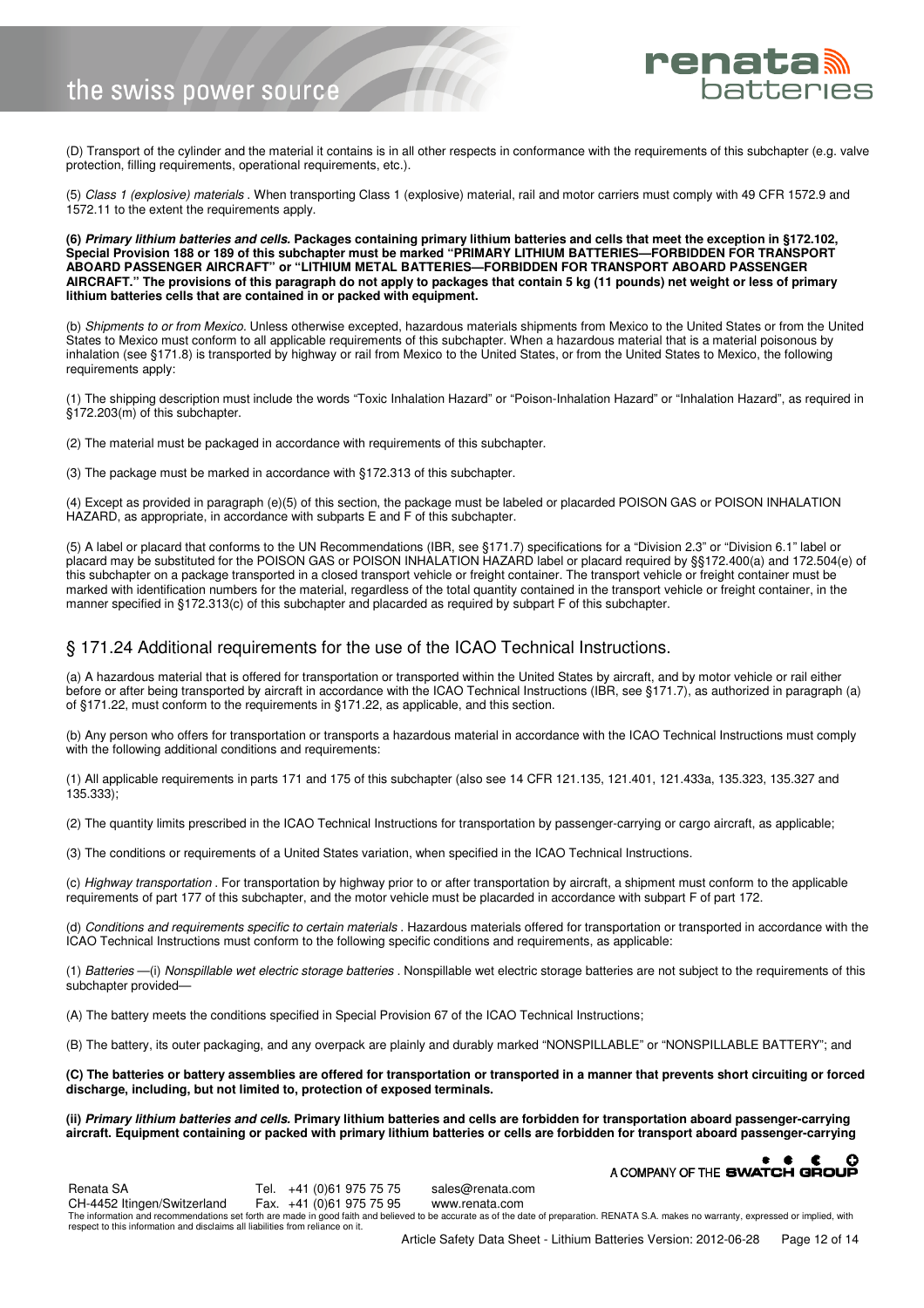

**aircraft except as provided in §172.102, Special Provision A101 of this subchapter. When transported aboard cargo-only aircraft, packages containing primary lithium batteries and cells transported in accordance with Packing Instructions 968-970 (Section II) of the ICAO Technical Instructions must be marked "PRIMARY LITHIUM BATTERIES—FORBIDDEN FOR TRANSPORT ABOARD PASSENGER AIRCRAFT" or "LITHIUM METAL BATTERIES—FORBIDDEN FOR TRANSPORT ABOARD PASSENGER AIRCRAFT." This marking is not required on packages that contain 5 kg (11 pounds) net weight or less of primary lithium batteries or cells that are contained in or packed with equipment.** 

(iii) Prototype lithium batteries and cells . Prototype lithium batteries and cells are forbidden for transport aboard passenger aircraft and must be approved by the Associate Administrator prior to transportation aboard cargo aircraft, in accordance with the requirements of Special Provision A55 in §172.102 of this subchapter.

(2) A package containing Oxygen, compressed, or any of the following oxidizing gases must be packaged as required by Parts 173 and 178 of this subchapter: carbon dioxide and oxygen mixtures, compressed; compressed gas, oxidizing, n.o.s.; liquefied gas, oxidizing, n.o.s.; nitrogen trifluoride; and nitrous oxide.

#### § 171.25 Additional requirements for the use of the IMDG Code.

(a) A hazardous material may be offered for transportation or transported to, from or within the United States by vessel, and by motor carrier and rail in accordance with the IMDG Code (IBR, see §171.7), as authorized in §171.22, provided all or part of the movement is by vessel. Such shipments must conform to the requirements in §171.22, as applicable, and this section.

(b) Any person who offers for transportation or transports a hazardous material in accordance with the IMDG Code must conform to the following additional conditions and requirements:

(1) Unless specified otherwise in this subchapter, a shipment must conform to the requirements in part 176 of this subchapter. For transportation by rail or highway prior to or subsequent to transportation by vessel, a shipment must conform to the applicable requirements of parts 174 and 177 respectively, of this subchapter, and the motor vehicle or rail car must be placarded in accordance with subpart F of part 172 of this subchapter. When a hazardous material regulated by this subchapter for transportation by highway is transported by motor vehicle on a public highway or by rail under the provisions of subpart C of part 171, the segregation requirements of Part 7, Chapter 7.2 of the IMDG Code are authorized.

(2) For transportation by vessel, the stowage and segregation requirements in Part 7 of the IMDG Code may be substituted for the stowage and segregation requirements in part 176 of this subchapter.

**(3) Packages containing primary lithium batteries and cells that are transported in accordance with Special Provision 188 of the IMDG Code must be marked "PRIMARY LITHIUM BATTERIES—FORBIDDEN FOR TRANSPORT ABOARD PASSENGER AIRCRAFT" or "LITHIUM METAL BATTERIES—FORBIDDEN FOR TRANSPORT ABOARD PASSENGER AIRCRAFT." This marking is not required on packages that contain 5 kg (11 pounds) net weight or less of primary lithium batteries and cells that are contained in or packed with equipment.** 

(4) Material consigned under UN3166 and UN3171 (e.g., Engines, internal combustion, etc., Vehicles, etc. and Battery-powered equipment) may be prepared in accordance with the IMDG Code or this subchapter.

(c) Conditions and requirements for bulk packagings . Except for IBCs and UN portable tanks used for the transportation of liquids or solids, bulk packagings must conform to the requirements of this subchapter. Additionally, the following requirements apply:

(1) UN portable tanks must conform to the requirements in Special Provisions TP37, TP38, TP44 and TP45 when applicable, and any applicable bulk special provisions assigned to the hazardous material in the Hazardous Materials Table in §172.101 of this subchapter;

(2) IMO Type 5 portable tanks must conform to DOT Specification 51 or UN portable tank requirements, unless specifically authorized in this subchapter or approved by the Associate Administrator;

(3) Except as specified in this subpart, for a material poisonous (toxic) by inhalation, the T Codes specified in Column 13 of the Dangerous Goods List in the IMDG Code may be applied to the transportation of those materials in IM, IMO and DOT Specification 51 portable tanks, when these portable tanks are authorized in accordance with the requirements of this subchapter; and

(4) No person may offer an IM or UN portable tank containing liquid hazardous materials of Class 3, PG I or II, or PG III with a flash point less than 100 °F (38 °C); Division 5.1, PG I or II; or Division 6.1, PG I or II, for unloading while it remains on a transport vehicle with the motive power unit attached, unless it conforms to the requirements in §177.834(o) of this subchapter.

(d) Use of IMDG Code in port areas . (1) Except for Division 1.1, 1.2, and Class 7 materials, a hazardous material being imported into or exported from the United States or passing through the United States in the course of being shipped between locations outside the United States may be offered and accepted for transportation and transported by motor vehicle within a single port area, including contiguous harbors, when packaged, marked, classed, labeled, stowed and segregated in accordance with the IMDG Code, offered and accepted in accordance with the requirements of subparts C and F of part 172 of this subchapter pertaining to shipping papers and placarding, and otherwise conforms to the applicable requirements of part 176 of this subchapter.

A COMPANY OF THE SWATCH GROUP Renata SA Tel. +41 (0)61 975 75 75 sales@renata.com CH-4452 Itingen/Switzerland The information and recommendations set forth are made in good faith and believed to be accurate as of the date of preparation. RENATA S.A. makes no warranty, expressed or implied, with respect to this information and disclaims all liabilities from reliance on it.